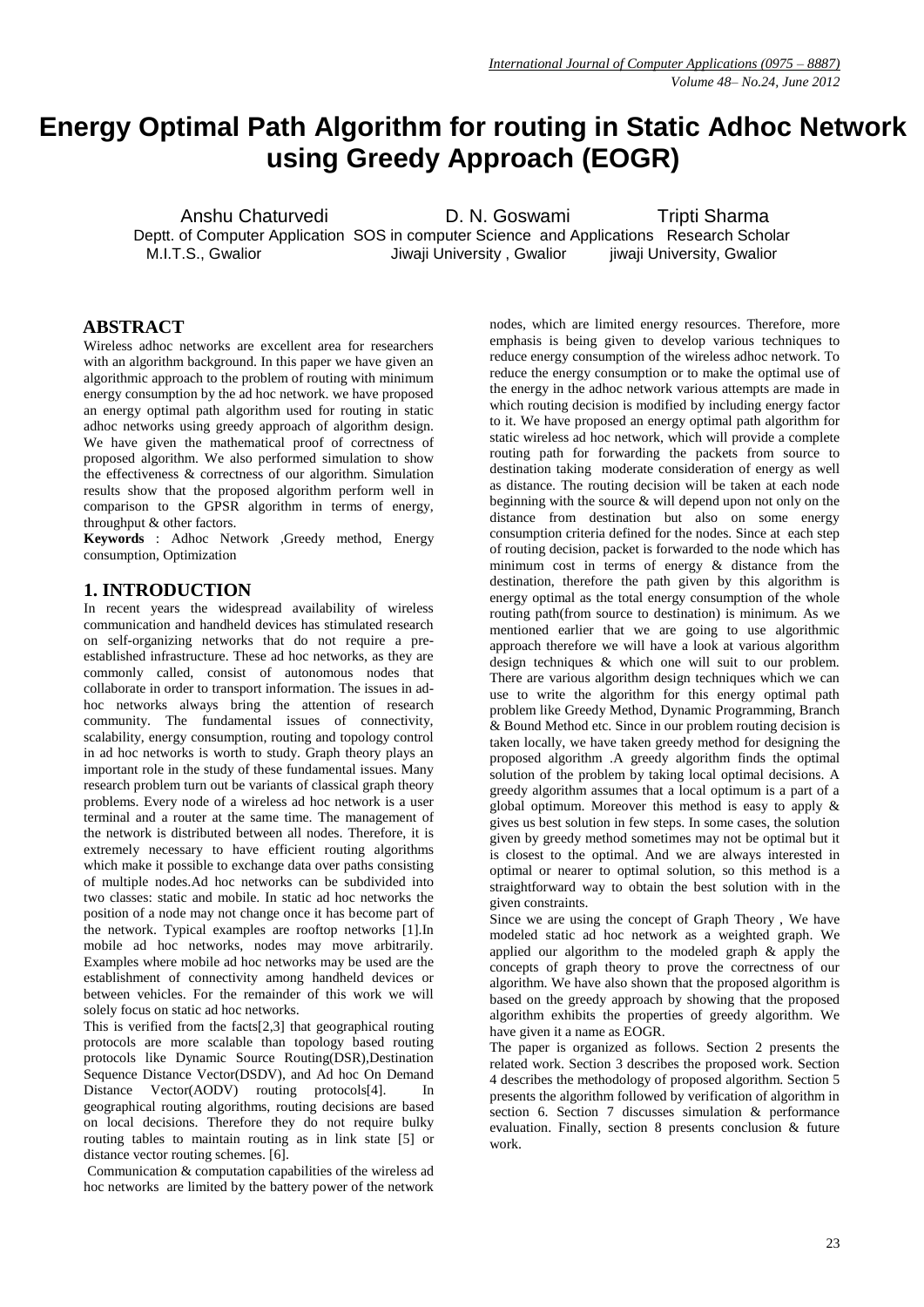# **2. RELATED WORK**

This section describes the overview of the previous related work.

# **2.1 Greedy Routing**:

In greedy routing ,when a node sends a packet to a particular destination, the destination node ID as well as its geographical position is included in the packet header. If the destination is not directly reachable, then the packet is forwarded to the one of the neighboring node, which has minimum distance to the destination. Such a procedure of forwarding the packet to the neighboring node is repeated at the intermediate nodes also. In case a forwarding node could not find a neighbor node that lies closest to the destination than itself, then greedy routing fails. This situation is known as a hole in the geographical distribution of the nodes.

Karp and Kung proposed make it possible to recover from this hole by introducing GPSR [7],a geographic routing protocol that uses a planer subgraph of the wireless network graph to route through the holes. GPSR uses the greedy routing as soon as it recovers from holes or dead-ends.

SWING{Small World Iterative Navigation Greedy) Routing Protocol in MANETs finds shorter routes than geometric routing protocol though with a longer route establishment time. More important thing about the SWING is that, SWING works even if position information is inaccurate. A theoretical proof is also given in this paper[8]. In Greedy MFR (Most Forward Within Radius)[9], source node or packet forwarder node, sends packet to one of its neighbors with most forward progress towards destination node (closest neighbor to destination). Greedy MFR uses combination of metrics distance-velocity similarity-power, to decide about giving the packet to which neighbor as only using distance deciding metric in Greedy to forward packet to a neighbor node is not suitable for all conditions.

### **2.2 Energy Efficient Routing:**

Because of power limiting factor of wireless adhoc networks, presently many researchers are trying to develop a routing protocol which reduces the energy consumption during the communication and increase the life of the nodes which in turn increases the connectivity of the network. Here is a short description of the protocols which have already been proposed with the aim to reduce energy consumption of the node. Power aware routing [10] is one such kind of protocol in which routing path determination depends on the use of different energy aware metrics. The Localized Energy Aware Routing (LEAR) protocol [11] which is mainly based on DSR protocol, has been proposed to control the energy consumption. In this protocol, each node keeps the information of its remaining power level so that it can decide whether or not to accept the route request message to find the routing path. When the remaining power level of the node is higher than a threshold value the route request message is accepted otherwise it is dropped.

In span protocol [12], most of the nodes enter into a power saving sleep mode without much reducing the capacity or connectivity of the networks. Modified AODV protocol is proposed by adding expected residual life time of node in basic AODV protocol. This modified version is Energy consumption speed-based routing [13] .The multi-cost routing protocol [14],as the name indicates consists of several cost parameters associated with each link. This multi-cost uses three metrics of the path: (1) number of hops, (2) minimum remaining energy left on nodes and (3) maximum or sum of transmission powers of path nodes. In EAGR [15] that is proposed for sensor networks, packet is forwarded to the neighbor who is having energy level above than threshold

and has distance equal to or less than the average distance of all its neighbors and among those neighbors having maximum energy level. In GEAR (Geographic and Energy Aware Routing)[16] for wireless sensor networks the entire ad hoc network is divided in to grids. If an intermediate node lies within the same grid as that of the destination node, the packet is flooded to the entire grid; otherwise, the packet is forwarded to the best next hop with in the largest weighted cost (of the distance to the destination and the energy available).Energy Aware Greedy Routing Scheme [17] for wireless adhoc networks used multi-cost routing protocol in which packet is forwarded to the node which has minimum cost. This multi-cost uses three metrics of the path: (1) rate of energy consumption (2) fraction of energy consumed (3) distance from destination.

An algorithmic Approach to Geographic routing in Ad hoc and Sensor Networks [18] presents a specific routing algorithm based on a synthesis of the greedy forwarding and face routing approaches, and provides an algorithm analysis of the presented work.

We have also given an algorithmic approach to our work  $\&$ used greedy method to write the algorithm for the discussed problem. In the previous work done so far regarding the problem discussed in this paper, only simulation results were given to show the correctness of their proposed work but in our work besides the simulation, we present the mathematical proof for the verification of our algorithm. This provides a concrete argument for the correctness of our algorithm.

# **3. PROPOSED WORK**

Routes in the greedy routing protocol are based on a single metric i.e. minimum distance from the destination. It has a drawback that usually only one path for each sourcedestination pair is selected. This consideration of single metric might have a bad effect when nodes in a communication network have limited energy. The nodes which are repetitively participating in the routing will discharge soon because of their limited energy. Moreover, this can also have a bad effect on network connectivity, because some of the nodes will be dead faster than others.

Concerning to the above problem, we propose an Energy Optimal Path Algorithm for routing in static ad hoc networks. Here, we will be able to determine a routing path which forwards the packet with least energy consumption as well as with least distance.

# **4. METHODOLOGY OF THE PROPOSED WORK**

In proposed work, we considered static ad hoc network, means the nodes in the network are static.so that we can model ad-hoc network as a graph. The wireless ad hoc network is modeled by a connected graph  $G = (V, E)$ , where V is the set of wireless hosts (hereinafter referred as nodes) and E represents set of wireless links between pair of nodes. We make following assumptions for the ad hoc networks considered in our study.

- All nodes are homogeneous, i.e. maximum wireless transmission ranges are identical and all the receiver nodes have same signal detection threshold level while receiving the signal.
- Nodes are located on a two dimensional plane A link (u,v) exists between nodes u and v only if the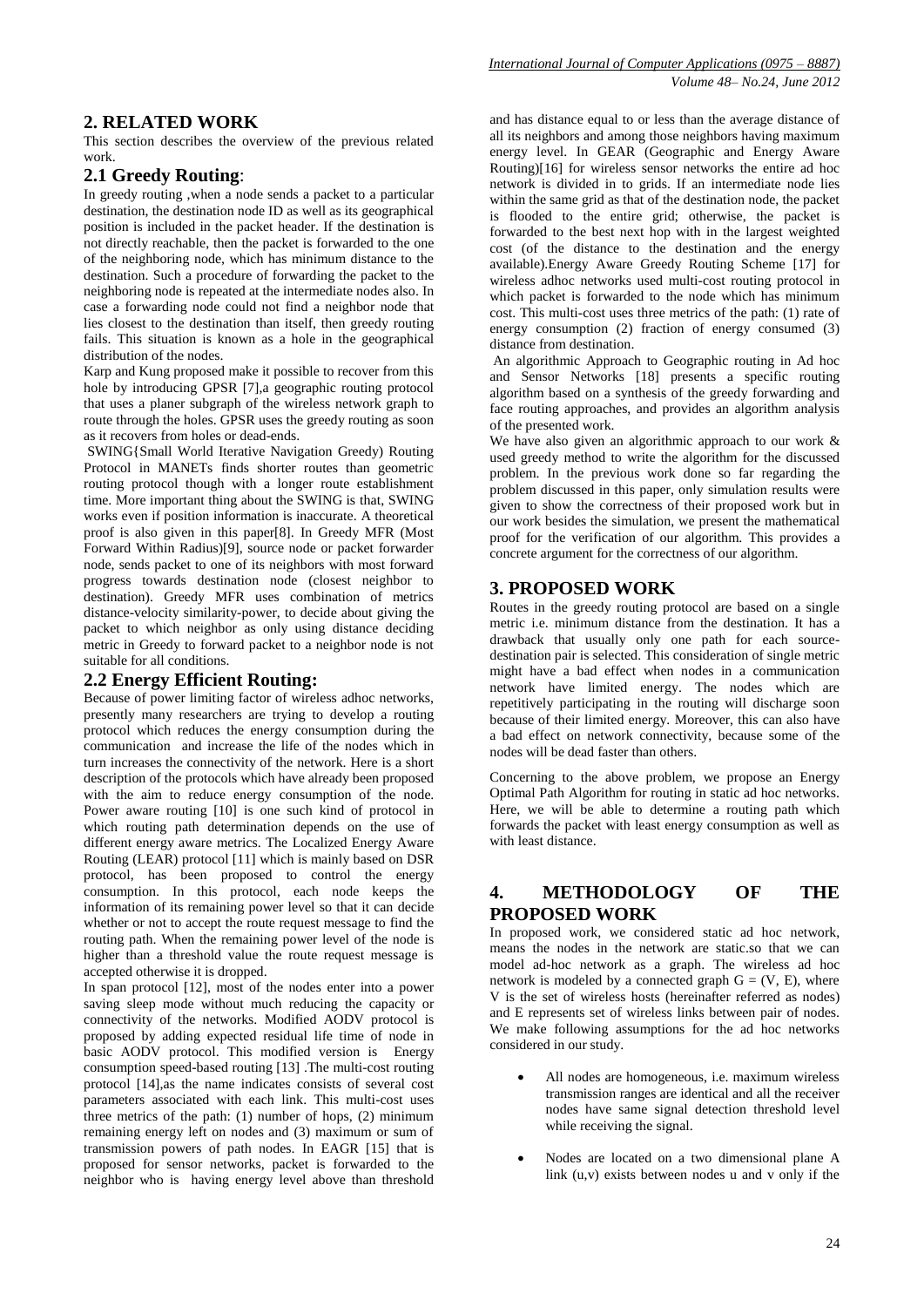nodes are located within each others wireless transmission ranges. Hence, the resulting graph is undirected.

 All such nodes, which are located within the maximum wireless transmission range of a node u are known as its one-hop neighbors. In this paper, we will refer them as neighbors only.

 Now we elaborate various parameters used in the proposed scheme.

#### **4.1 Amount of Energy Consumption**

Amount of energy consumption is defined as the total energy consumption per unit initial energy of the node. We have assumed that  $A_{in}$  is the Amount of energy consumed for nth periodic interval up to the start of  $(n+1)$ th periodic interval.

$$
A_{in} = E_{io} - E_{in} / E_{io}
$$

where  $E_{in}$  be the energy at the start of the nth periodic interval and Eio be the initial energy of the node i. We did not consider the rate of energy consumption because we considered the network to be static & nodes to be homogenous so rate of energy consumption is going to remain constant & it will not going to have much effect on cost computation parameter.

#### **4.2 Cost Computation Parameter**

When a source node wants to send the packet to the destination node, and the distance of source node to destination node is D and Distance of its neighbors to destination is  $d_1, d_2, d_3, \dots, d_k$ , then we can get the moderate consideration of energy at nodes if the packet is forwarded to the node, which has least amount of energy consumption( $A_{in}$ ). .Furthermore,moderate consideration of distance traveled can also be achieved if the packet is forwarded to the node which is at the minimum distance from the destination.

The value of  $A_{in}$  is always less than or equal to 1 and for  $d_i <$ D, the value of  $d_i / D(W_i)$  or distance metric) is less than 1. Thus for the above condition, we can add amount  $A_{in}$  and distance metric W<sub>i</sub> for the equal consideration of energy consumed & distance traveled.

So that total cost of the routing path will be optimal with respect to energy & distance. We propose the cost metric as

 $C_{\text{in}} = (W_i + A_{\text{in}})$ , where  $W_i$  is equal to  $d_i/D$ 

We designed the algorithm on the basis of greedy method,[19]in which we try to be greedy on this cost metric .We know that in case of shortest path problem Greedy method always yields the optimal solution. That's why we apply this method so that we can obtain lowest energy path. Total energy of the path will be minimum as we always choose the node which has least amount of energy consumed.

### **5. PROPOSED ALGORITHM**

As mentioned earlier we have modeled ad hoc network as an undirected connected graph, now we can formulate the problem as-

Consider a weighted connected graph  $G = (V,E)$  with cost function C:E-> R mapping edge to real valued cost. Cost incurred when we travel from one node to other through the edges. The cost of the path  $P = \langle v_0, v_1, \dots, v_k \rangle$  is the sum of the costs of its constituent edges.  $C(P)$ 

$$
P) = \sum_{i=1}^{n} C(v_{i-1}, v_i)
$$

we define the optimal path cost from u to v by  $δ$  (u,v) =

min {  $C(P)$  :  $u \rightarrow v$  }, if there is a path from u to v } or

NULL , otherwise

Here the cost metric associated with a node is defined as above in the previous section, i.e. the cost metric in going from vertex u to v is given as:

 $C[v] = (W_v + A_v)$  where  $W_v$  is equal to  $d_v / D$ We are interested in optimizing the total cost of the path.

### **5.1 Algorithm:**

*Input to the algorithm:* A Graph  $G = (V, E)$ , where V is the set of the vertices  $&E$  is the set of the edges . Source node  $=$  s  $\&$ 

Destination node  $= f$ 

*Output of the algorithm:* A set R of vertices which will represent an energy optimal path; if greedy forwarding is successful. & NULL otherwise

The Algorithm repeatedly selects the vertex u ε V-s with minimum cost estimate ,adds u to R  $\&$  checks all the edges leaving u means its neighbors. In the following implementation, we use a minimum priority queue Q of vertices keyed by their e values. [where e is the estimation cost of that node from source.]A variable Flag associated with each vertex indicates whether that vertex has been checked to be taken in to consideration for the optimal path.

#### *BEGIN:*

*{* 

*// Calculate the distance of source to destination*  $D = \sqrt{(X_s - X_f)^2 + (Y_s - Y_f)^2}$ 

*// Calculate the distance of every vertex except the source, to the destination* 

For every vertex 
$$
v \in V - \{s\}
$$
  
\n $d_v = \sqrt{(X_v - X_D)^2 + (Y_v - Y_D)^2}$   
\nFor every vertex  $v \in V - \{s\}$   
\n $W_v = d_v/D$ 

*// Calculate the cost metric of every vertex except the source For every vertex v ε V – {s}*

 $C[v] = (W_v + A_v)$  *For each vertex v ε V [G] Do* 

$$
e[v] \leftarrow \infty
$$
  
\n
$$
e[s] \leftarrow 0
$$
  
\n
$$
Flag[v] \leftarrow false
$$
  
\n
$$
R \leftarrow \Phi
$$

*Q ← V[G]*

$$
0.14
$$

While 
$$
Q \neq \Phi
$$
  
\n
$$
\begin{cases}\n1 & \text{if } u \leftarrow \text{extract} - \min(Q) \\
R \leftarrow R \cup \{u\} \\
\text{if } (u = D)\n\end{cases}
$$
\n
$$
\begin{cases}\n1 & \text{if } x \in \mathbb{R} \\
\text{if } |u| & \text{if } |u| \leq r \text{if } |u| \leq r \text{if } |u| & \text{if } |u| \leq r \text{if } |u| & \text{if } |u| & \text{if } |u| \leq r \text{if } |u| & \text{if } |u| & \text{if } |u| & \text{if } |u| & \text{if } |u| & \text{if } |u| & \text{if } |u| & \text{if } |u| & \text{if } |u| & \text{if } |u| & \text{if } |u| & \text{if } |u| & \text{if } |u| & \text{if } |u| & \text{if } |u| & \text{if } |u| & \text{if } |u| & \text{if } |u| & \text{if } |u| & \text{if } |u| & \text{if } |u| & \text{if } |u| & \text{if } |u| & \text{if } |u| & \text{if } |u| & \text{if } |u| & \text{if } |u| & \text{if } |u| & \text{if } |u| & \text{if } |u| & \text{if } |u| & \text{if } |u| & \text{if } |u| & \text{if } |u| & \text{if } |u| & \text{if } |u| & \text{if } |u| & \text{if } |u| & \text{if } |u| & \text{if } |u| & \text{if } |u| & \text{if } |u| & \text{if } |u| & \text{if } |u| & \text{if } |u| & \text{if } |u| & \text{if } |u| & \text{if } |u| & \text{if } |u| & \text{if } |u| & \text{if } |u| & \text{if } |u| & \text{if } |u| & \text{if } |u| & \text{if } |u| & \text{if } |u| & \text{if } |u| & \text{if } |u| & \text{if } |u| & \text{if } |u| & \text{if } |u| & \text{if } |u| & \text{if } |u| & \text{if }
$$

then 
$$
e[v] \leftarrow e[u] + C[v]
$$

*} } if R ≠ Ф then return R else return NULL Finish*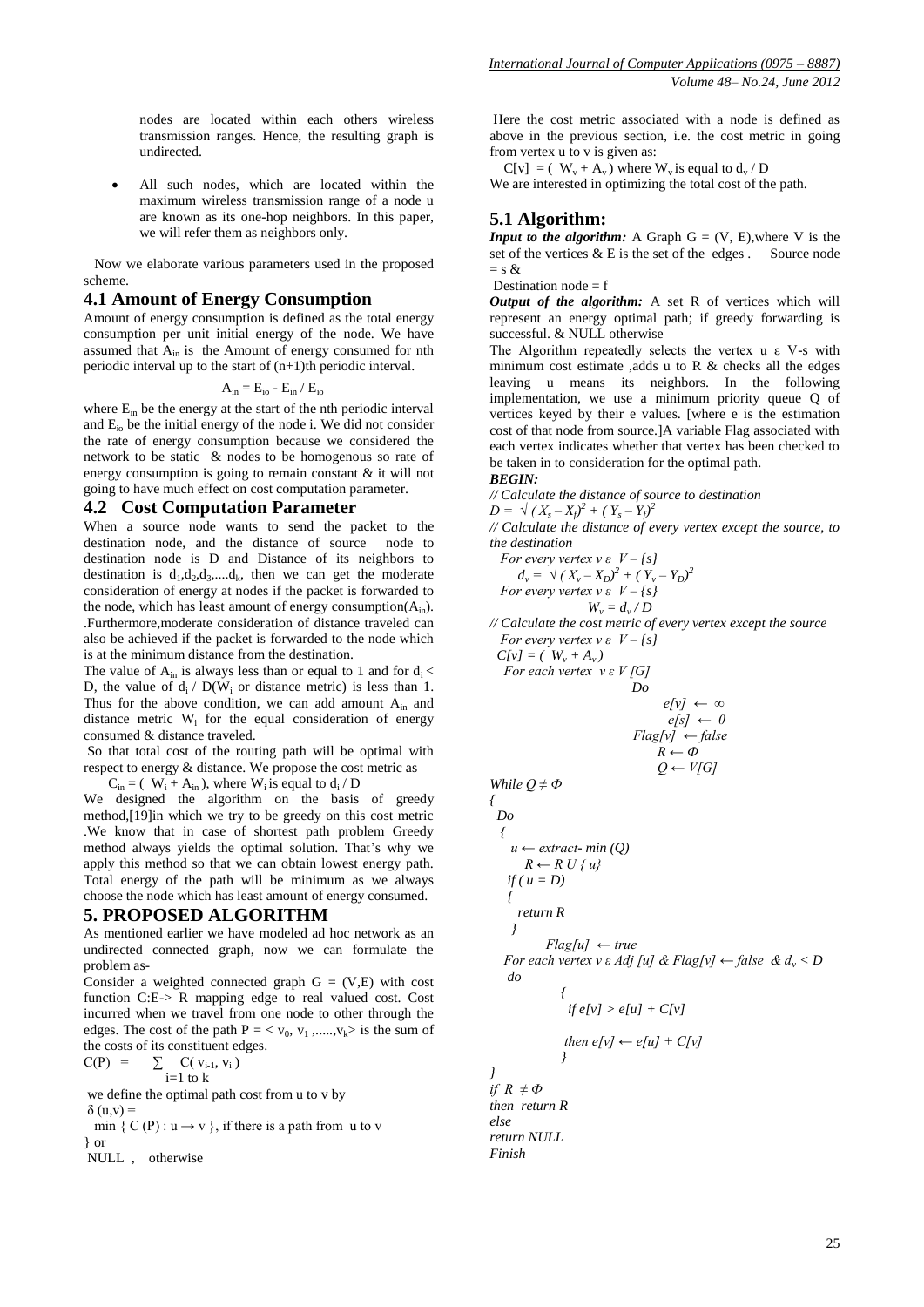# **6. VERIFICATION OF THE ALGORITHM:**

Before giving the mathematical verification of the algorithm, we would like to describe some facts:

### **6.1 Optimal Substructure of Optimal Path**:

Optimal path algorithm typically rely on the property that an optimal path between two vertices contains other optimal paths within it. This optimal sub-structure property is a hallmark of the applicability of greedy method [20].

 The following lemmas state the optimal sub-structure property of optimal path more precisely.

# **Lemma 6.1. 1: (Sub optimal paths of optimal paths are optimal)**

Given a weighted graph  $G = (V, E)$  with cost function C: E  $\rightarrow$  R (here R is a real number). Let P = <  $v_1, v_2, \ldots, \ldots, v_k$  be the optimal path from vertex  $v_1$  to  $v_k$  and for any i & j such that  $1 \le i \le j \le k$ , let  $P_{ij} = \langle v_i, v_j \rangle$  $v_{i+1}, \ldots, v_j$  be the sub path of P from vertex  $v_i$  to vertex  $v_j$ . Then  $P_{ij}$  is a optimal path from  $v_i$  to  $v_j$ .

**Proof:** If we decompose the path P in to  $v_1 \rightarrow v_i \rightarrow v_j \rightarrow v_k$ , then we have that  $\overrightarrow{C(P)} = \overrightarrow{C(P_{1i})} + \overrightarrow{C(P_{i}}) + \overrightarrow{C(P_{ik})}$ .

Now assume that there is a path  $P'_{ij}$  from vi to vj with cost  $C(P'_{ij}) < C(P_{ij})$ . Then  $v_1 \rightarrow v_i \rightarrow v_j \rightarrow v_k$  is a path from  $v_1$ to  $v_k$  whose cost  $C(P_{1i}) + C(P'_{ij}) + C(P_{jk})$ . <  $C(P)$ , Which contradicts the assumption that P is a optimal path from  $v_1$  to  $V_k$ .

Now we can give the proof of correctness of our algorithm:

Let  $e[v]$  be the estimation cost label found by the algorithm for vertex v & let  $\delta[s, v]$  be the optimal path from s to v. We want to show that  $e[v] = \delta[s, v]$  for every vertex v at the end of the algorithm, showing that the algorithm correctly computer the path. We prove this by induction on  $|R|$  via the following lemma. [where R is the set of vertices forming the optimal path]

#### **Lemma 6.1.2: for each x**  $\epsilon$  **R**,  $\epsilon$ [x] =  $\delta$ [s,x] **Proof:**

Base Case ( $|R| = 1$ ): Since R only grows in size, The only time  $|R| = 1$  is when  $R = \{ s \}$  and  $e[s] = \delta[s, s]$ . Which is correct.

Inductive Hypothesis: when  $|R| \leq k$ , for each  $x \in R$ ,  $e[x] =$  $δ[s,x]$ 

Let R be the set of size k to which we add u. Let  $R' = R U$  $\{u\}$ . Since  $|R| = k$ , the lemma holds by the inductive hypothesis for R. We need to show that lemma holds for every vertex in R'. By the inductive hypothesis for every vertex in R' that isn't u, we have the correct estimation cost label. We need only to show that  $e[u] = \delta[s, u]$  to complete the claim.

Let P be the s- to- u path that has estimation cost e[u].This path is composed of a path  $P'$  from s to v  $\&$  the edge vu. Suppose there is a optimal path Q from s- to - u i.e.  $\delta$ [s,u]. Let y be the first vertex in Q that is outside R. There must be an edge xy on this path such that  $x \in R$ . We can break Q up into the pieces  $Q_1$ , xy,  $Q_2$ , where  $Q_1$  is the s-to-x subpath of Q &  $Q_2$  is the y-to-u subpath of  $Q$ . now we have

 $e[x] = \delta[s, x]$ , By inductive hypothesis,

 $e[y] \le e[x] + C[y]$ , By update step of the algorithm,

and by greedy choice property of the algorithm,  $e[u] \leq e[y]$ which in turn must be at most the cost of Q, contradicting that O is a optimal path. Therefore  $e[u] = \delta[s, u]$ .

This proof shows that the algorithm is correct by applying it for  $R = V$  [set of the vertices]

# **7. SIMULATION & PERFORMANCE EVALUATION**

#### **7.1 Simulation parameters description**

Our proposed scheme was simulated & evaluated using ns-2 network simulator(version ns-2.34)[21]. As the proposed algorithm is for static wireless adhoc networks therefore the simulation environment used is for static wireless adhoc networks. The network dimension used is 500 \* 500m square network. The transmission range of each node is assumed to be 100m.The number of nodes is set to 100.The position of nodes are chosen at random. The nodes are assumed to be static. The Media Access Control (MAC) layer model used is 802.11 model. Since our aim is to obtain an energy optimal path therefore energy model is used in simulation, in which small amount of energy is given to the nodes of network scenarios i.e. 2.0 joules. Traffic Sources are constant bit rate(CBR) with UDP applications. We consider 5 CBR connections to forward the packet from source to destination. The timing of these CBR connections ranges between 10 to 200 seconds. Data packets are 128 bytes in size and the packets sending rate is initially set to .33 seconds which is varied up to 2.97 seconds.

We measure the following performance metrics for simulation conditions listed above.

- a. *Packet Delivery Fraction:* It is measured as the fraction of generated packets that are received at the destination. We can also define it as the ratio of the number of packets delivered to destination and the number of packets sent by source.
- b. *Average Throughput:* It is measured as the bit rate or byte rate at the destination.
- c. *Percentage of Energy consumed :* It is measured as the ratio percentage of total energy consumed per unit received packets.
- d. *Average Latency:* It is measured as average delay a packet takes to travel from the source to destination. In other words it is average delay of one packet to reach at destination.

# **7.2 Performance Evaluation**

Since our proposed algorithm is based on greedy algorithm therefore we evaluate the performance of our algorithm by comparing it with original GPSR protocol as it is also based on greedy routing. Also in the implementation of our algorithm we take the help of Ke Liu's ns code of GPSR that used ns version ns-2.29[22].





Figure 1 shows that there is a considerable increase in packet delivery fraction in EOGR as compared to GPSR. This increase is from 34.1% to 42.02%.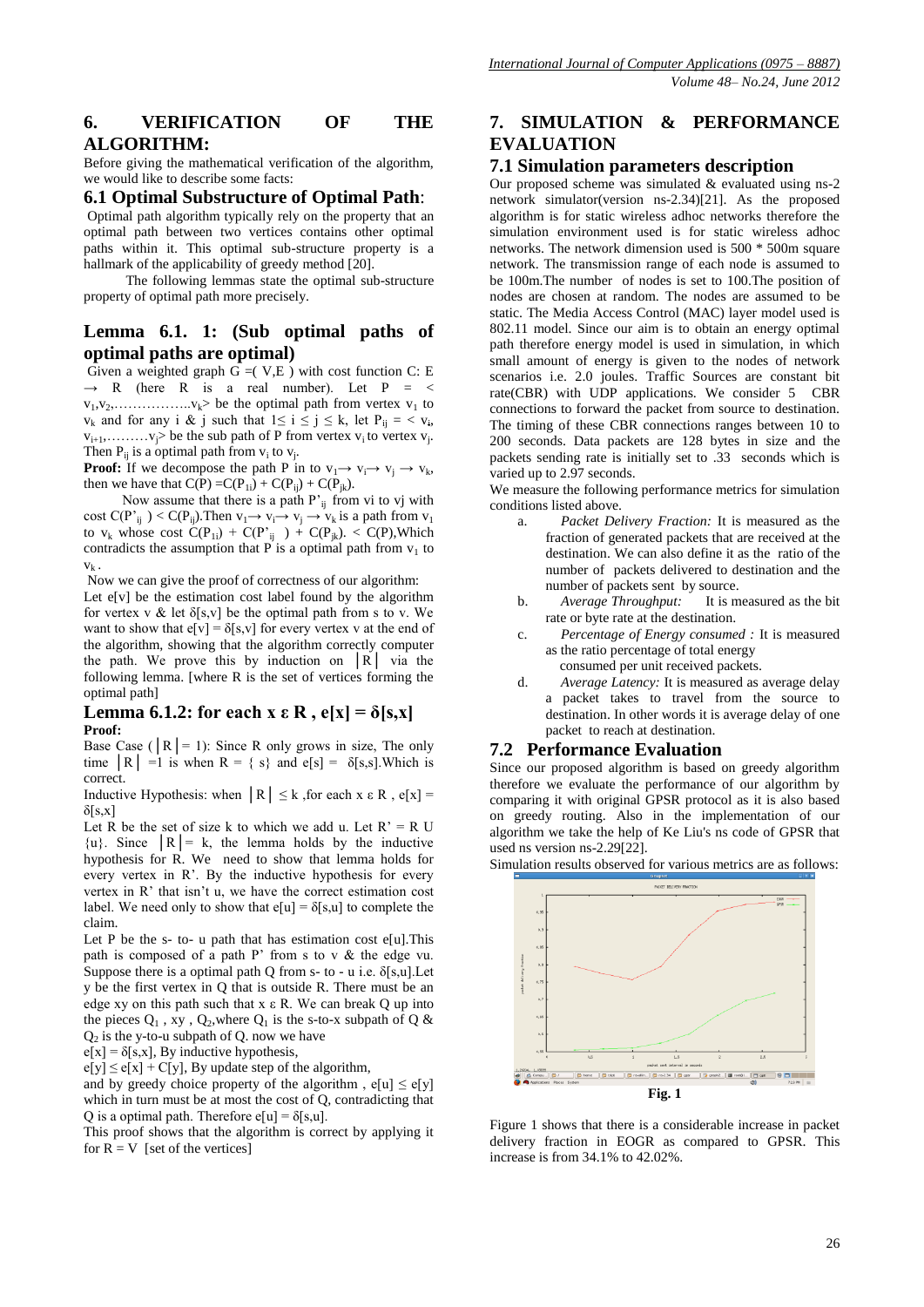

Fig. 2 shows the comparison of average latency for EOGR & GPSR. The figure shows that the average latency is increased in case of EOGR as compared to GPSR. This is because GPSR selects the next node only on the basis of shortest distance from the destination. Therefore it is obvious that latency delay in case of GPSR will be less in comparison to EOGR as in EOGR main emphasis is on energy. It selects the next node to forward the packet which has less amount of energy consumption. So the distance travelled may be more.



From the fig. 3 we can see that there is improvement in the throughput in EOGR as compared to GPSR. We know that the node with high rate of energy consumption can not trusted for packet forwarding, as more number of nodes depends on it for routing the packets. It means that node is very important for network connectivity. If we choose that node for forwarding the packet its energy will be depleted  $\&$  it will be dead, resulting in network disconnection. Our algorithm (EOGR) prevents this condition by not forwarding the packet to the nodes which has higher rate of energy consumption as compared to all other nodes, thereby improves the network connectivity. Therefore more packet will be delivered to the destination. It is verified from the figure 1 also which shows that the packet delivery fraction is higher in EOGR. More the packet delivered to the destination more will be the throughput. It is obvious from the figure 3.There is a percentage of increase in throughput by EOGR than GPSR varies from 13.6% to 23.3%.



Fig. 4 evinces the energy efficacy of proposed algorithm. We measure energy efficiency by calculating percentage of energy consumption per unit number of packet received. From the fig. 4 it is clear that the energy consumed per unit received packet is always less than the GPSR. GPSR selects & uses the same path (shortest distance from destination) for the, or until the energy of any node on the path is completely exhausted. As a result, only a small portion of total number of nodes will participate in routing again and again. But in EOGR, amount of energy consumption change over the time, so path selected may not be the same for all the time.

# **8. CONCLUSION**

We have proposed an energy optimal path algorithm, which can be used for routing in static wireless ad hoc network. As we have shown above, that this algorithm will result in a path which will be optimal in terms of energy as well as the distance. It will be an energy optimized shortest path or route. We have also shown the correctness of the algorithm. Through this algorithm we have discovered a path which forwards the packet with more reliability, less energy consumption, balanced delay, and balanced overhead and increased throughput. So the connectivity & life time of network can be improved. This is also verified through simulation. We have given the mathematical proof of correctness of algorithm which is another way of the verification of algorithm. Besides this, we have proved optimal sub-structure property of the algorithm & the algorithm also possesses greedy choice property. So that we can say that given algorithm is based on greedy algorithm and gives us energy optimal path. We can call our algorithm as an adaptive algorithm as it always adapts with the changing values of energy & distance & gives us optimal solution with in given constraints. In future we are trying to modify and implement it for mobile adhoc network also.

#### **9. REFERENCES**

- [1.] D. Beyer, M. D. Vestrich, and J. J. Garcia-Luna-Aceves, The Rooftop Community Network: Free, High-Speed Network Access for Communities, Hurley and Keller, Edrs., The First 100: New Options for Internet and Broadband Access, MIT Press, 1999, pp. 75–91.
- [2.] R. Jain, A. Puri and R. Sengupta, Geographical Routing Using Partial Information for Wireless Ad hoc Networks, In IEEE Personal Communication, pp. 48–57 (2001).
- [3] J. Li, J. Janotti, D.S.J.De Couto, D.R. Karger, and R. Morris, Scalable Location Service for Geographic Ad hoc Routing, In Proceedings ofIEEE/ACM, MOBICOM, pp. 120–130 (2000).